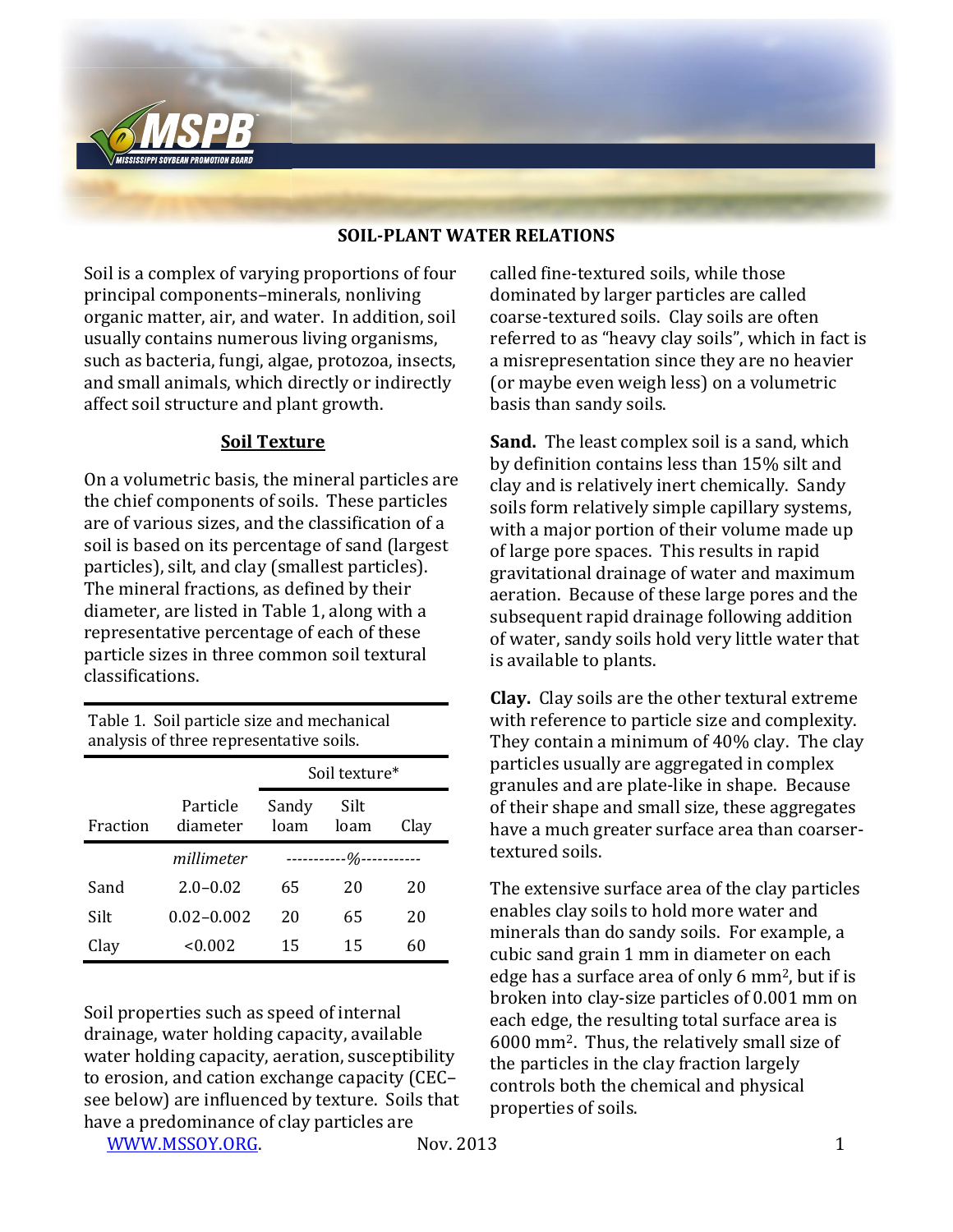

Clay soils have the most total pore space, but the majority of the pores are micropores (see below). This allows only slow air and water adjustment because of the large total surface area of the particles. This surface area holds water by surface tension, so it resists the force of gravity. This water is termed "adsorbed" water, or water that is held on the surface of the soil particles.

**Loam.** Loam soils contain a higher percentage of silt and sand (30-50% sand, 30-50% silt) and only 10-25% clay. Therefore, they have properties that are intermediate between those of sand and clay. Such soils are considered to be the most favorable for crop production because they hold more readily available water than sandy or clayey soils (Table 2), and can supply more nutrients to plants than can sand. They are also better aerated.

**Cation exchange capacity (CEC)** refers to the quantity of negative charges that exist on the surfaces of clay particles and organic matter in soil. Sandy soils have the lowest CEC, whereas clay soils have the highest.

The negative charges of the soil particles attract positively charged ions or cations such as potassium  $(K^+)$ , calcium  $(Ca^{++})$ , magnesium  $(Mg^{++})$ , and ammonium  $(NH_4^+)$ , which are major plant nutrients. Hydrogen (H+), sodium  $(Na<sup>+</sup>)$ , and aluminum  $(A<sup>+++</sup>)$  are the other predominant cations occupying the CEC in soils. High percentages of clay particles will impart a higher CEC, while a high percentage of sand particles will impart a low CEC. Small increases in organic matter will greatly increase soil CEC.

implies the size of the reservoir of nutrients that is available to replenish the nutrients removed by plant uptake. Also, the CEC of a soil can be an indicator of how much leaching of nitrogen and potassium fertilizers will occur; i.e., higher CEC soils will experience less leaching of cationic elements.

## **Soil Porosity**

**Soil porosity** refers to the amount of pore or open space between soil particles. Pores are created by the contact between soil particles. Fine-textured soils have more total pore space than coarse-textured soils; however, the pores are much smaller than those in soils with a high sand content. Thus, clay soils (more fine particles) hold more water than coarsetextured sandy soils, but because of the large surface area associated with the smaller clay particles, much of this water is adsorbed and is difficult for plants to extract.

For practical purposes, soil pore space may be divided into two major categories:

- Large pores (macropores), which do not hold water against gravitational forces, which drain freely and quickly following rain and/or irrigation, and which are normally filled with air; and
- Small pores (micropores), which hold water that will not drain due to gravity and that remains after most free drainage from large pores is complete; part but not all of this water is available to plants.

Soils of the different textural classes differ in their ability to supply water to plants. Ideal agricultural soils have about equal volumes of small and large pores. Such soils have enough large pores to permit adequate and reasonably

The CEC of a soil is important because it

[WWW.MSSOY.ORG.](http://www.mssoy.org/) Nov. 2013 2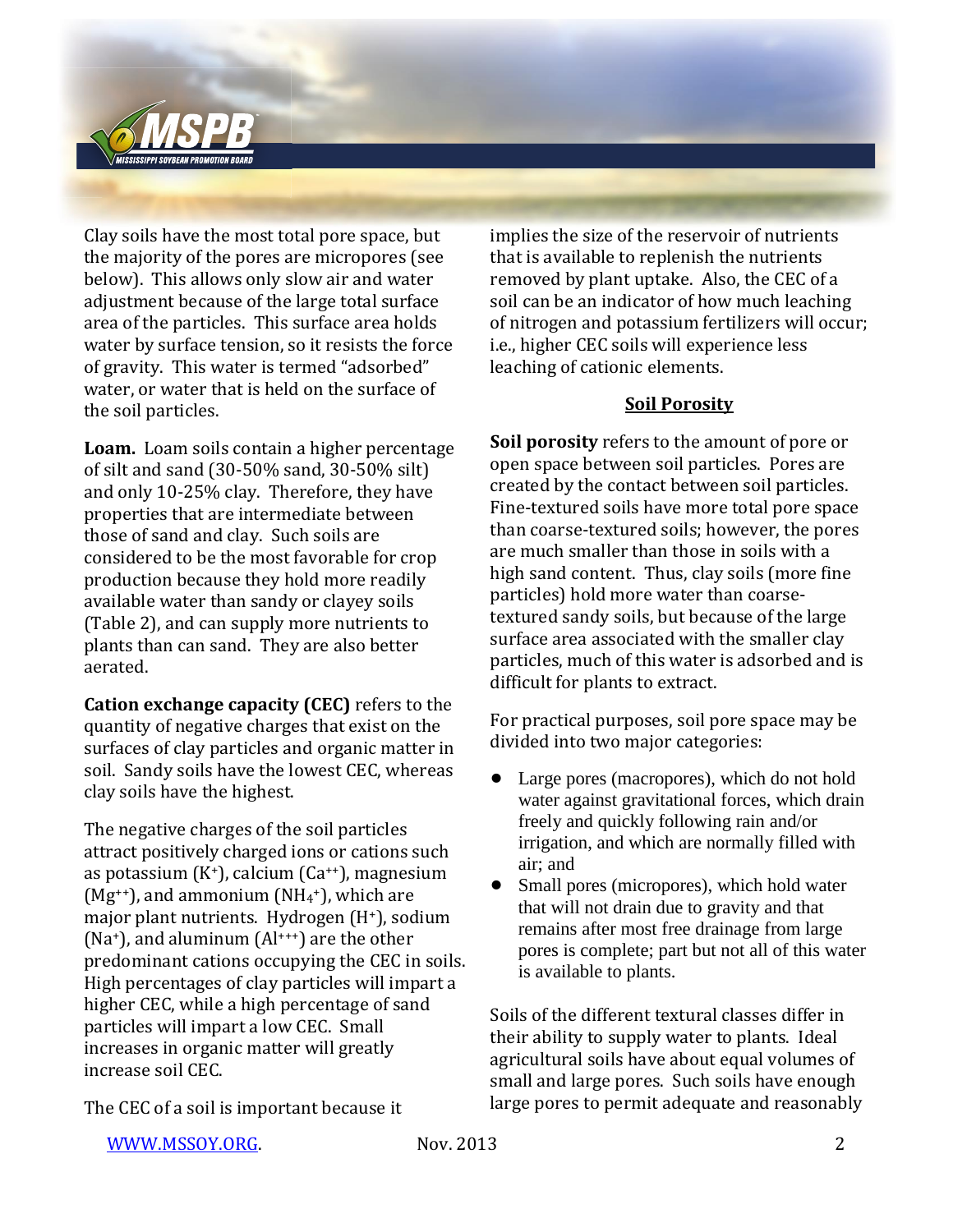

rapid water infiltration, drainage, and aeration, and enough small pores to provide adequate water-holding capacity to support crop growth.

## **Soil Water**

A supplement to the above information is the definition of some basic soil water terms.

- ! As per the above discussion, **soil texture** is the major soil component governing the amount of water available to plants during the growing season because it controls pore size distribution and particle surface area that will adsorb water.
- **Infiltration** is the movement of water into soil, and is affected by both surface compaction (crusting) and subsurface compaction. Soils low in organic matter are more prone to crusting than are those with >2% organic matter.
- **Saturation** is the soil water content when all pores are filled with water. This usually lasts for only a short period following rain or irrigation. Saturation may or may not involve the entire soil profile, depending on the rapidity of infiltration.
- **Percolation** is the downward movement of water within the soil due to gravity. The speed of percolation is dependent on soil texture and subsequent pore size distribution.
- ! **Soil water holding capacity** is the amount of water that is held in a soil after gravitational water loss has ceased.
- Field capacity (FC) is the volume of water in soil after gravitational water flow has ceased. This point of soil water content is generally accepted as about 0.3 bar tension.
- [WWW.MSSOY.ORG.](http://www.mssoy.org/) Nov. 2013 3 **Permanent wilting point (PWP)** is the volume of water remaining in soil when plants can no longer extract water, and the point at which a plant will not recover from wilt until water is added to soil. This point of soil water

content is generally accepted as about 15 bars tension.

! **Available soil water holding capacity** is the amount of soil water that is available for plant use, or the amount of water volume between field capacity and permanent wilting point. The data in Table 2 provide a general categorization of plant-available water related to soil texture. Available water ranges from an average 0.7 in/ft of soil in coarse sand to an average 2.25 in/ft of soil in very fine sandy loam and silt loam.

Table 2. Available water holding capacity of soil categorized by textural class.

| Soil textural class                | In, available water<br>per ft. (avg.) |  |  |
|------------------------------------|---------------------------------------|--|--|
| Coarse sand                        | $0.6 - 0.8(0.7)$                      |  |  |
| Fine sand                          | $0.8 - 1.0(0.9)$                      |  |  |
| Loamy sand                         | $1.1 - 1.2$ (1.15)                    |  |  |
| Sandy loam                         | $1.3 - 1.4(1.35)$                     |  |  |
| Fine sandy loam                    | $1.5 - 2.0$ (1.75)                    |  |  |
| Very fine sandy loam, silt<br>loam | $2.0 - 2.5(2.25)$                     |  |  |
| Silty clay loam                    | $1.8 - 2.0(1.9)$                      |  |  |
| Silty clay                         | $1.5 - 1.7(1.6)$                      |  |  |
| Clay                               | $1.3 - 1.5(1.4)$                      |  |  |

The water content at 15 bars may be subtracted from the water content at field capacity (Table 3) to determine the amount of water available to plants between field capacity and the permanent wilting point. Thus, Sharkey clay has about 11%, Dubbs silt loam about 20%, and Bosket very fine sandy loam about 17% plant-available water in their